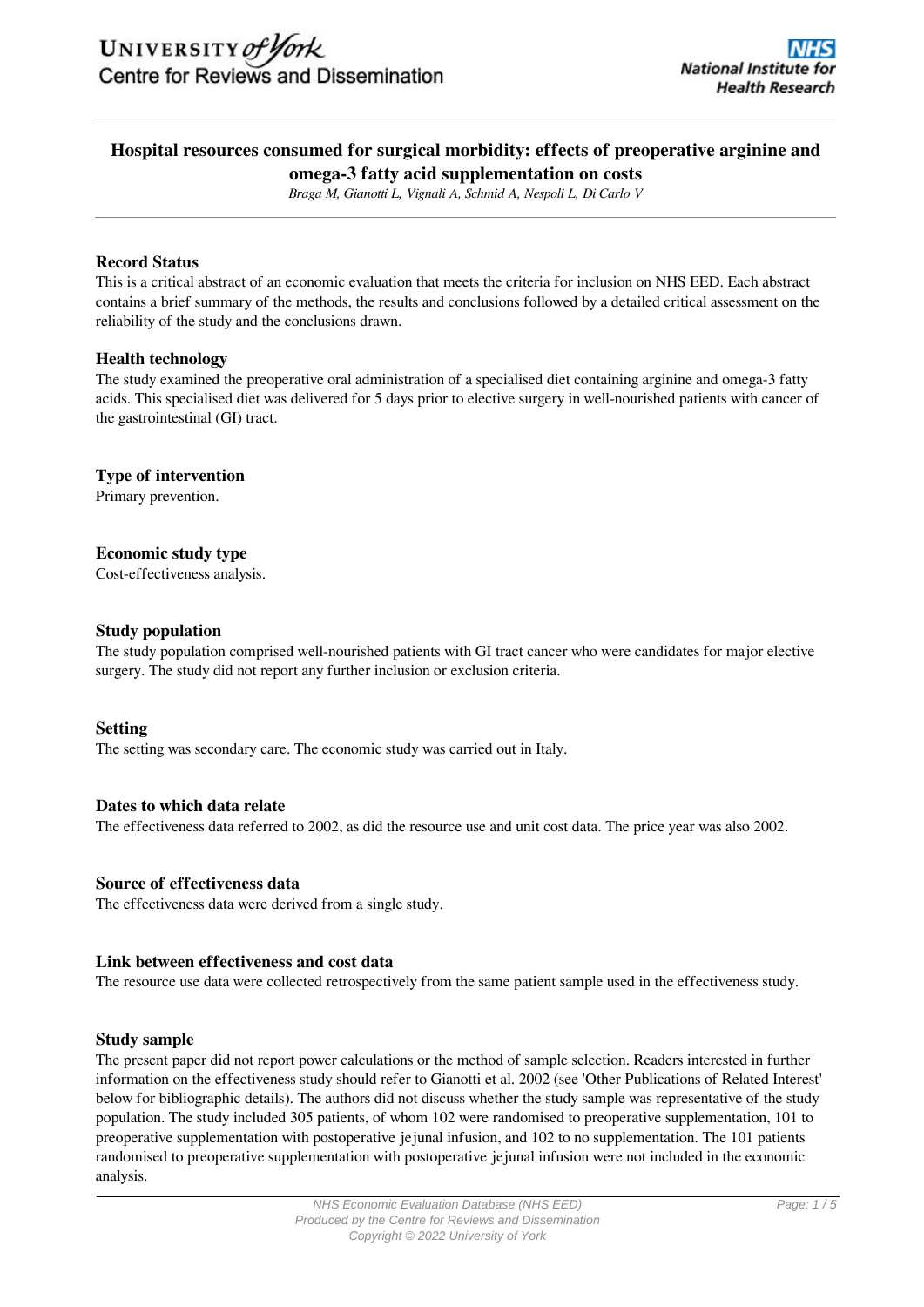# UNIVERSITY of York Centre for Reviews and Dissemination

## **Study design**

The study was a randomised controlled trial that was carried out in a single university hospital. The method of randomisation was not reported. The patients were followed up for the duration of their hospital stay. The authors reported that staff members not involved with the study were required to register postoperative complications and determine the day of discharge. However, it was not reported whether these members of staff were blind to treatment allocation. The authors stated that the economist who reviewed the resource use data was blind to the treatment assigned.

### **Analysis of effectiveness**

The analysis of effectiveness was based on all patients included in the economic study. The primary health outcome used was freedom from postoperative complications. The groups were shown to be comparable at baseline in terms of their clinical and demographic characteristics.

### **Effectiveness results**

Fifty-one patients (50%) receiving no supplementation were free from complications, compared with 64 patients (63%) receiving preoperative supplementation.

The authors stated that significant decreases were found in the number of patients developing postoperative infections and the mean length of hospital stay in both groups receiving nutritional supplementation in comparison with those receiving no supplementation, but they did not report the relevant p-values.

### **Clinical conclusions**

The authors concluded that preoperative nutritional supplementation with arginine and omega-3 fatty acids is effective in reducing postoperative complications and morbidity.

### **Measure of benefits used in the economic analysis**

No summary measure of health benefit was used in the economic analysis. In effect, a cost-consequences analysis was performed.

### **Direct costs**

The authors did not report the resource use quantities separately from the costs, which limits the generalisability of the study results. The study included direct costs to the hospital in terms of length of stay, laboratory and microbiology analysis, surgical and therapeutic interventions, medical, technical and diagnostic services, medication and outpatient follow-up consultations. The resource use data were extracted from medical charts, and an attempt was made to include only resource use directly related to the treatment of complications. The unit cost data were derived from national databases and current prices. The time horizon for the analysis was not stated explicitly but it might have been less than one year, in which case the lack of discounting is appropriate. The study reported the average costs for the price year 2002.

### **Statistical analysis of costs**

A non-parametric bootstrapping method was used to generate 30,000 re-samples for statistical analysis. This method creates an empirical distribution for analysis that should reflect the skewness apparent in the cost data. The cost data were displayed in bar charts with error bars, and mean estimates with 95% confidence intervals (CIs) were provided. The method used to calculate the 95% CIs was not reported, nor were the types of hypothesis tests used to generate pvalues.

### **Indirect Costs**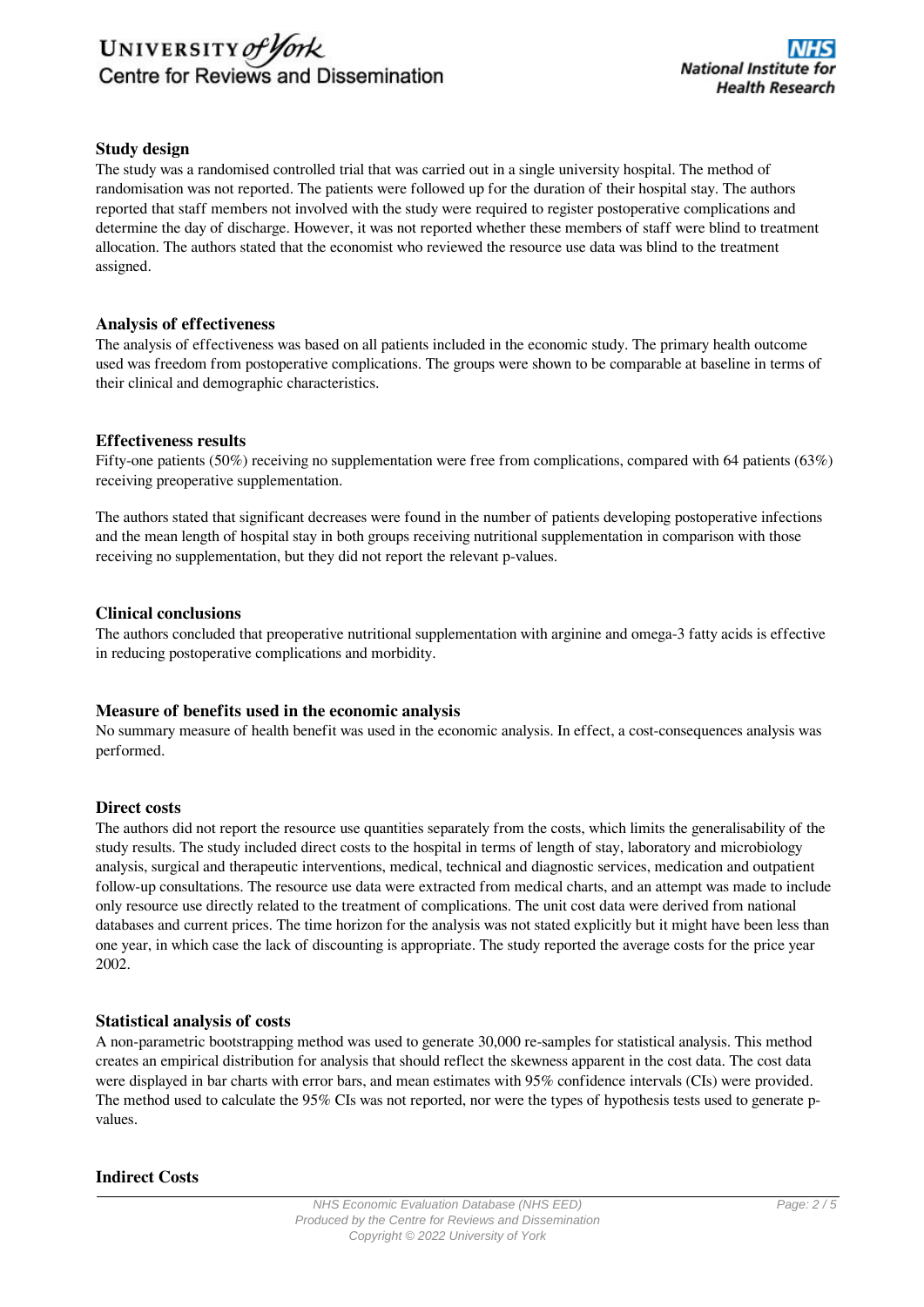# UNIVERSITY of York Centre for Reviews and Dissemination

The indirect costs were not included in the analysis, which was appropriate given the hospital perspective.

## **Currency**

Euros (EUR).

### **Sensitivity analysis**

The authors performed a sensitivity analysis to assess the impact of excluding non-surviving patients. Two patients were censored for death, one in the preoperative supplementation group and one in the no supplementation group.

#### **Estimated benefits used in the economic analysis**

See the 'Effectiveness Results' section.

### **Cost results**

The authors reported the mean costs of patients without complications according to their surgery type. However, overall, the mean costs per patient without complications were EUR 3,622 for those receiving no supplementation and EUR 3,581 for those receiving preoperative supplementation.

The mean costs of patients with complications were EUR 10,494 in patients receiving no supplementation and EUR 8,793 in patients receiving preoperative supplementation.

The total cost per patient, including the costs of nutrition, was EUR 3,122 without supplementation and EUR 1,872 with supplementation. This difference was found to be statistically significant,  $(p=0.04)$ .

### **Synthesis of costs and benefits**

Not relevant.

### **Authors' conclusions**

Preoperative nutritional supplementation with arginine and omega-3 fatty acids may be the dominant treatment option in well-nourished patients who are candidates for major gastrointestinal (GI) surgery for cancer.

### **CRD COMMENTARY - Selection of comparators**

The authors performed a trial-based economic evaluation, so the comparators were determined in part by the design of the effectiveness study. However, the authors chose to omit one treatment arm that included preoperative nutrition and postoperative infusion, as this was assumed to be dominated by the equally effective arm including only preoperative nutrition. You must consider whether the proposed intervention and control arms from the effectiveness study represent widely used technologies in your own setting.

### **Validity of estimate of measure of effectiveness**

The effectiveness data were derived from a single study. The analysis was based on a randomised trial, which was appropriate for the study question. However, there may be some doubt as to whether the staff members responsible for identifying complications were blind to treatment allocation, thus there is the potential for bias in the chosen outcome measure. The authors stated that the study population was very specific and that the results are unlikely to be generalisable to other populations, such as malnourished patients. The patient groups were shown to be comparable at analysis. The analysis of effectiveness appears to have been handled credibly since all patients included in the trial were accounted for in the analysis.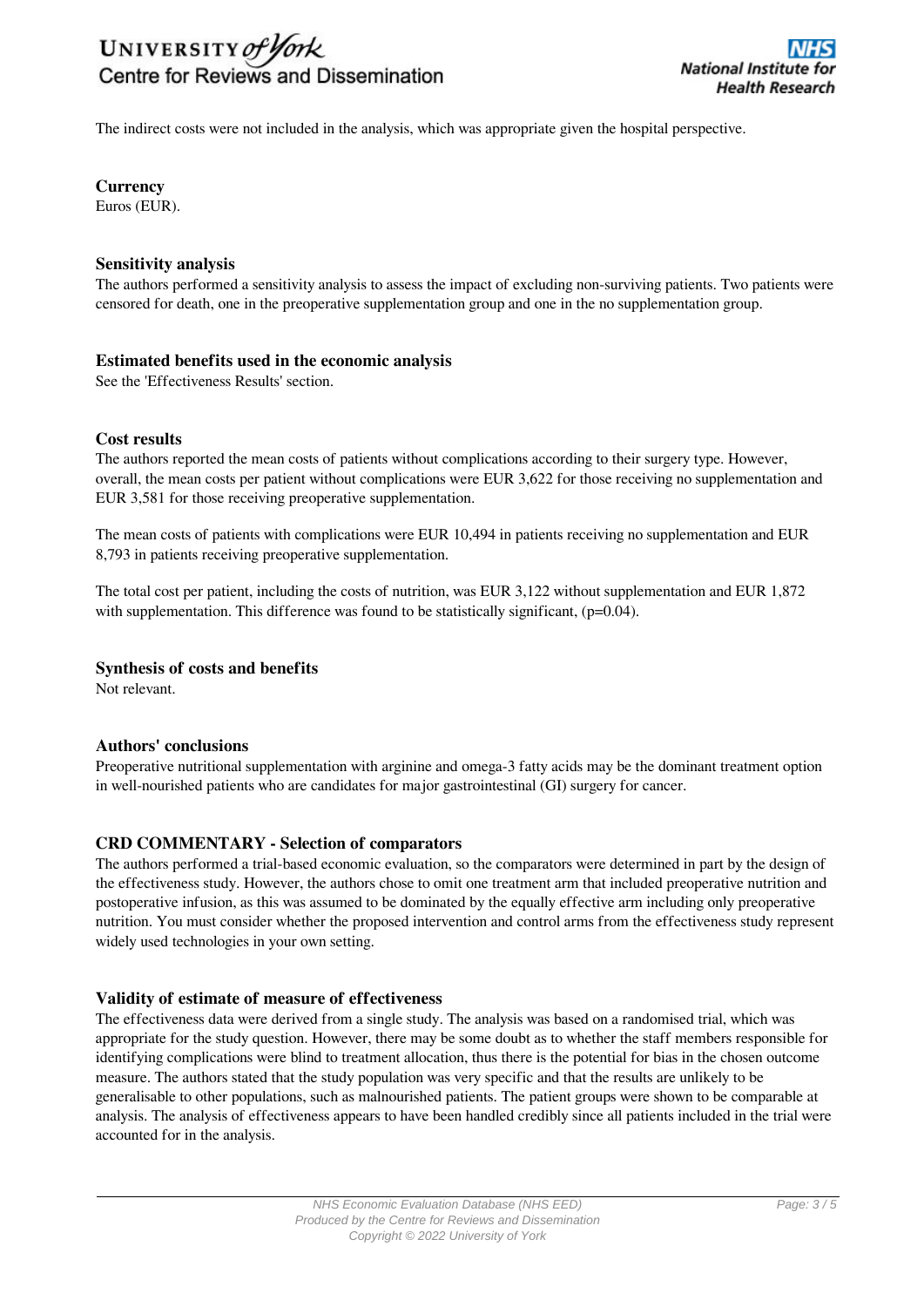# UNIVERSITY of York Centre for Reviews and Dissemination

## **Validity of estimate of measure of benefit**

The authors did not derive a measure of health benefit. The analysis was, in effect, a cost-consequences analysis.

## **Validity of estimate of costs**

The authors stated that they conducted the analysis from the perspective of the hospital in which the effectiveness study was conducted. They stated that the results might not be generalisable to hospitals with different case-mix, surgical experience, complication rates and scales. The authors attempted to exclude resource use that was not directly related to the treatment of complications, but it was unclear how this was defined or achieved. This may introduce some uncertainty into the validity of the resource use estimates. However, since an economist who was blind to the treatment allocation calculated resource use, this should not bias the study results in favour of any alternative. The costs and the quantities were not reported separately, which limits the ability of readers to assess the generalisability of the study results to their own setting. The prices were derived from the authors' setting and a statistical analysis was not conducted. The time horizon for the analysis was unclear, but since it was likely to have been less than one year discounting was not relevant. The authors reported the price year (2002).

#### **Other issues**

The authors made appropriate comparisons of their findings with those from other studies, particularly studies in the field of enteral nutrition. The issue of generalisability to other settings was addressed in some detail. The authors do not appear to have presented their results selectively and their conclusions stay within the scope of the analysis.

### **Implications of the study**

The authors did not make any recommendations for further research.

### **Source of funding**

None stated.

### **Bibliographic details**

Braga M, Gianotti L, Vignali A, Schmid A, Nespoli L, Di Carlo V. Hospital resources consumed for surgical morbidity: effects of preoperative arginine and omega-3 fatty acid supplementation on costs. Nutrition 2005; 21(11/12): 1078-1086

## **PubMedID**

[16308130](http://www.ncbi.nlm.nih.gov/pubmed?term=16308130)

**DOI** 10.1016/j.nut.2005.05.003

### **Other publications of related interest**

Gianotti L, Braga M, Nespoli L, et al. A randomized controlled trial on pre-operative oral supplementation with a specialized diet in patients with gastrointestinal cancer. Gastroenterology 2002;122:1763-70.

### **Indexing Status**

Subject indexing assigned by NLM

### **MeSH**

Arginine /administration & dosage; Cost-Benefit Analysis; Dietary Supplements /economics; Fatty Acids, Omega-3 /administration & dosage; Female; Gastrointestinal Neoplasms /surgery; Health Resources /economics /utilization; Hospital Costs /statistics & numerical data; Humans; Immunotherapy /economics /methods; Length of Stay /economics; Male; Middle Aged; Postoperative Complications /economics /epidemiology /mortality; Preoperative Care /economics